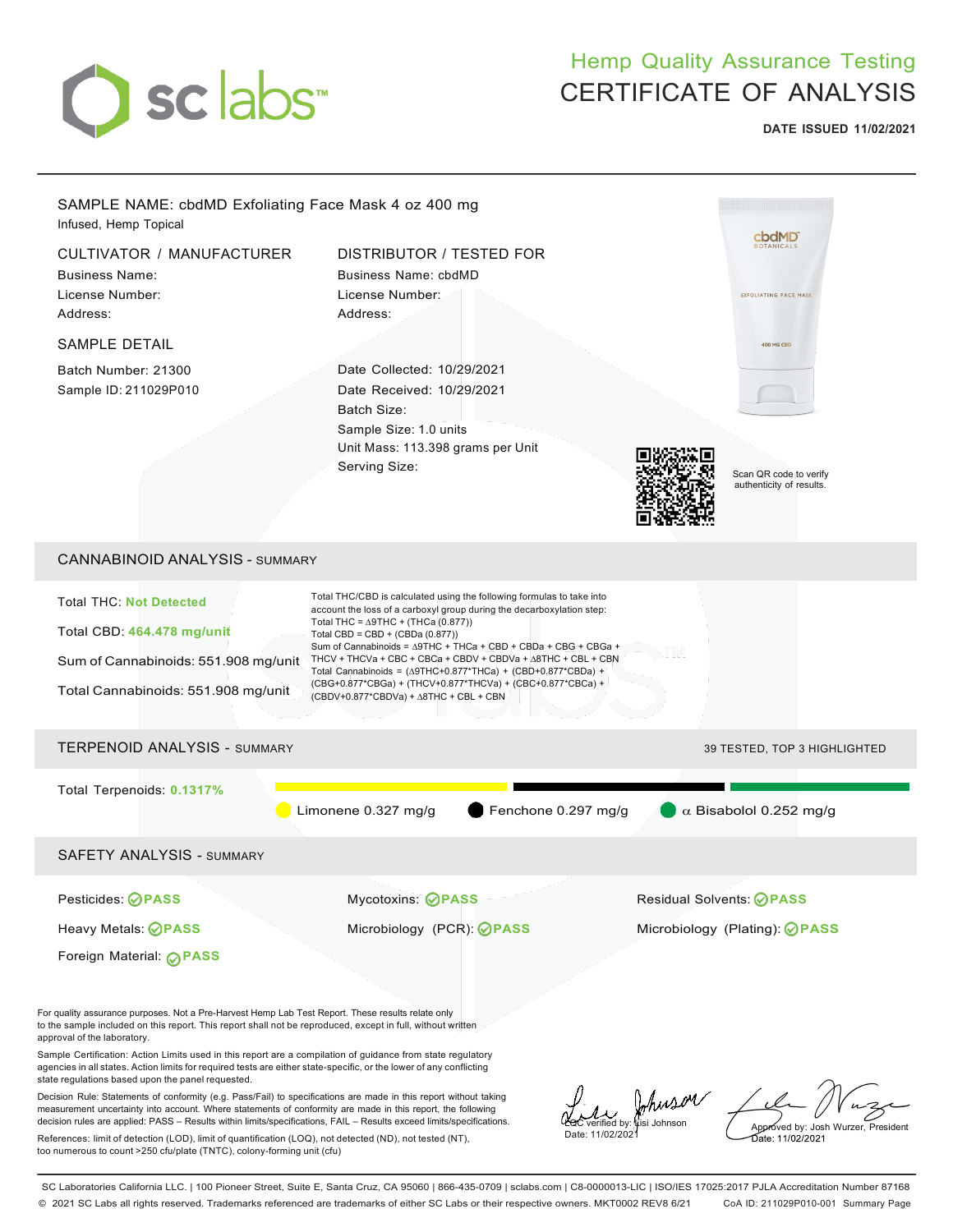# **sc labs**™

# Hemp Quality Assurance Testing CERTIFICATE OF ANALYSIS

**CBDMD EXFOLIATING FACE MASK 4 OZ 400 MG | DATE ISSUED 11/02/2021**



Tested by high-performance liquid chromatography with diode-array detection (HPLC-DAD).

**Method:** QSP 1157 - Analysis of Cannabinoids by HPLC-DAD

TOTAL THC: **Not Detected**

Total THC (∆9THC+0.877\*THCa)

### TOTAL CBD: **464.478 mg/unit**

Total CBD (CBD+0.877\*CBDa)

### TOTAL CANNABINOIDS: 551.908 mg/unit

Total Cannabinoids (Total THC) + (Total CBD) + (Total CBG) + (Total THCV) + (Total CBC) + (Total CBDV) + ∆8THC + CBL + CBN

TOTAL CBG: 48.308 mg/unit Total CBG (CBG+0.877\*CBGa)

TOTAL THCV: ND Total THCV (THCV+0.877\*THCVa)

TOTAL CBC: ND Total CBC (CBC+0.877\*CBCa)

TOTAL CBDV: 1.474 mg/unit Total CBDV (CBDV+0.877\*CBDVa)

Terpene analysis utilizing gas chromatographyflame ionization detection (GC-FID).

**Method:** QSP 1192 - Analysis of Terpenoids by GC-FID



| <b>COMPOUND</b>            | LOD/LOQ<br>(mg/g) | <b>MEASUREMENT</b><br><b>UNCERTAINTY (mg/g)</b> | <b>RESULT</b><br>(mg/g) | <b>RESULT</b><br>$(\% )$ |
|----------------------------|-------------------|-------------------------------------------------|-------------------------|--------------------------|
| <b>CBD</b>                 | 0.004/0.011       | ± 0.1962                                        | 4.096                   | 0.4096                   |
| <b>CBG</b>                 | 0.002/0.006       | ± 0.0265                                        | 0.426                   | 0.0426                   |
| <b>CBN</b>                 | 0.001/0.007       | ± 0.0123                                        | 0.332                   | 0.0332                   |
| <b>CBDV</b>                | 0.002/0.012       | ± 0.0007                                        | 0.013                   | 0.0013                   |
| <b>A9THC</b>               | 0.002/0.014       | N/A                                             | <b>ND</b>               | <b>ND</b>                |
| <b>THCa</b>                | 0.001/0.005       | N/A                                             | <b>ND</b>               | <b>ND</b>                |
| Δ8THC                      | 0.01/0.02         | N/A                                             | <b>ND</b>               | <b>ND</b>                |
| <b>THCV</b>                | 0.002/0.012       | N/A                                             | <b>ND</b>               | <b>ND</b>                |
| <b>THCVa</b>               | 0.002/0.019       | N/A                                             | <b>ND</b>               | <b>ND</b>                |
| <b>CBDa</b>                | 0.001/0.026       | N/A                                             | <b>ND</b>               | <b>ND</b>                |
| <b>CBDVa</b>               | 0.001/0.018       | N/A                                             | <b>ND</b>               | <b>ND</b>                |
| <b>CBGa</b>                | 0.002/0.007       | N/A                                             | <b>ND</b>               | <b>ND</b>                |
| <b>CBL</b>                 | 0.003/0.010       | N/A                                             | <b>ND</b>               | <b>ND</b>                |
| <b>CBC</b>                 | 0.003/0.010       | N/A                                             | <b>ND</b>               | <b>ND</b>                |
| CBCa                       | 0.001/0.015       | N/A                                             | <b>ND</b>               | <b>ND</b>                |
| <b>SUM OF CANNABINOIDS</b> |                   |                                                 | 4.867 $mg/g$            | 0.4867%                  |

### Unit Mass: 113.398 grams per Unit

| ∆9THC per Unit                     | <b>ND</b>       |
|------------------------------------|-----------------|
| <b>Total THC per Unit</b>          | <b>ND</b>       |
| <b>CBD per Unit</b>                | 464.478 mg/unit |
| <b>Total CBD per Unit</b>          | 464.478 mg/unit |
| Sum of Cannabinoids per Unit       | 551.908 mg/unit |
| <b>Total Cannabinoids per Unit</b> | 551.908 mg/unit |

## **Terpenoid Analysis TERPENOID TEST RESULTS -** 10/31/2021

| <b>COMPOUND</b>       | LOD/LOQ<br>(mg/g) | <b>MEASUREMENT</b><br><b>UNCERTAINTY (mg/g)</b> | <b>RESULT</b><br>(mg/g)                         | <b>RESULT</b><br>$(\% )$ |
|-----------------------|-------------------|-------------------------------------------------|-------------------------------------------------|--------------------------|
| Limonene              | 0.005/0.016       | ± 0.0047                                        | 0.327                                           | 0.0327                   |
| Fenchone              | 0.009/0.028       | ±0.0086                                         | 0.297                                           | 0.0297                   |
| $\alpha$ Bisabolol    | 0.008/0.026       | ± 0.0135                                        | 0.252                                           | 0.0252                   |
| $\alpha$ Phellandrene | 0.006/0.020       | ± 0.0025                                        | 0.184                                           | 0.0184                   |
| $\alpha$ Pinene       | 0.005/0.017       | ± 0.0011                                        | 0.130                                           | 0.0130                   |
| <b>Myrcene</b>        | 0.008/0.025       | $+0.0008$                                       | 0.060                                           | 0.0060                   |
| $\beta$ Pinene        | 0.004/0.014       | ± 0.0005                                        | 0.041                                           | 0.0041                   |
| p-Cymene              | 0.005/0.016       | ± 0.0007                                        | 0.026                                           | 0.0026                   |
| <b>Sabinene</b>       | 0.004/0.014       | N/A                                             | <loq< th=""><th><loq< th=""></loq<></th></loq<> | <loq< th=""></loq<>      |
| Camphor               | 0.006/0.019       | N/A                                             | <loq< th=""><th><loq< th=""></loq<></th></loq<> | <loq< th=""></loq<>      |
| Camphene              | 0.005/0.015       | N/A                                             | <b>ND</b>                                       | <b>ND</b>                |

Continued on next page

SC Laboratories California LLC. | 100 Pioneer Street, Suite E, Santa Cruz, CA 95060 | 866-435-0709 | sclabs.com | C8-0000013-LIC | ISO/IES 17025:2017 PJLA Accreditation Number 87168 © 2021 SC Labs all rights reserved. Trademarks referenced are trademarks of either SC Labs or their respective owners. MKT0002 REV8 6/21 CoA ID: 211029P010-001 Page 2 of 7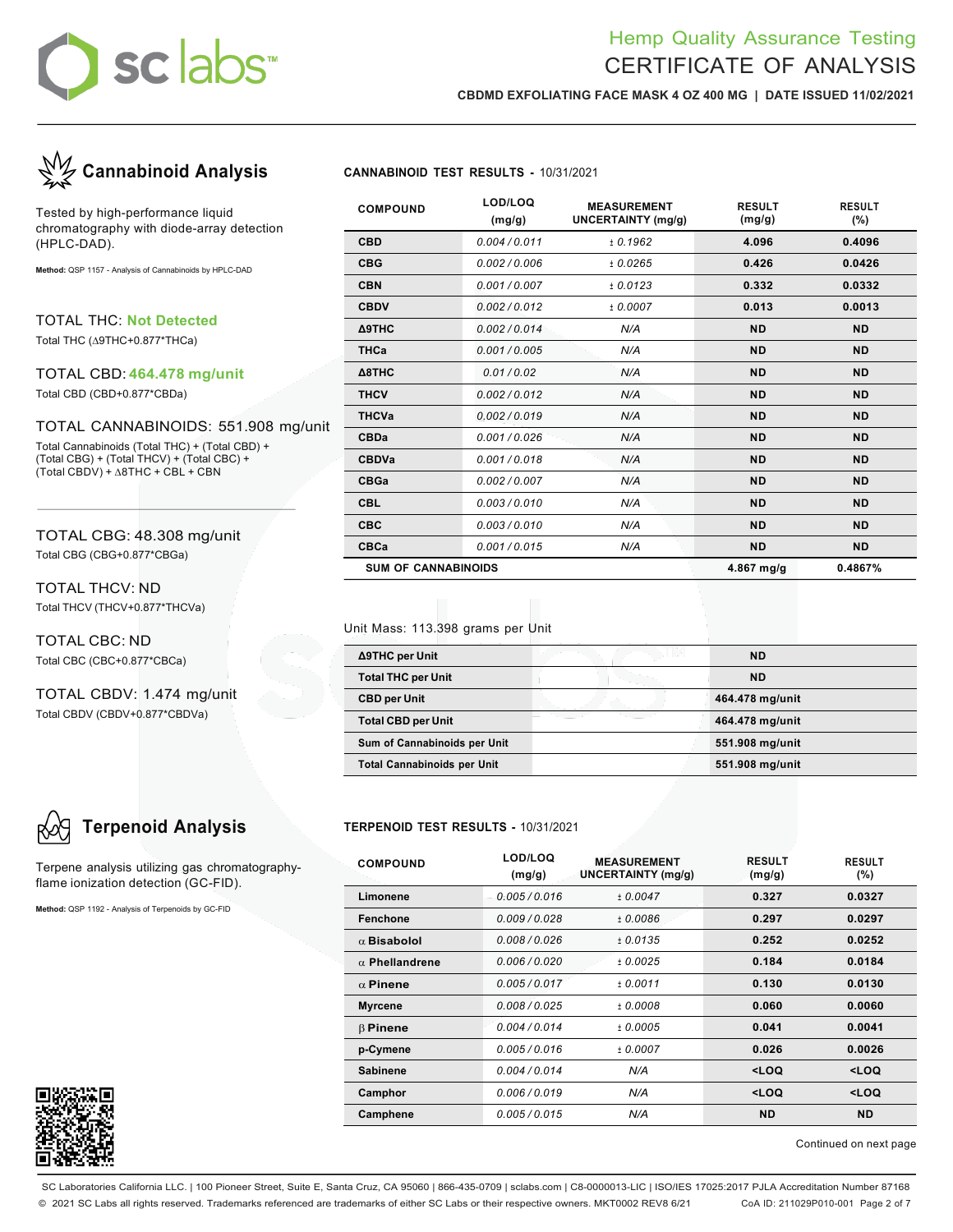# sclabs<sup>®</sup>

# Hemp Quality Assurance Testing CERTIFICATE OF ANALYSIS

**RESULT (mg/g)**

**RESULT (%)**

**CBDMD EXFOLIATING FACE MASK 4 OZ 400 MG | DATE ISSUED 11/02/2021**

**MEASUREMENT UNCERTAINTY (mg/g)**

**3 Carene** *0.005 / 0.018 N/A* **ND ND** a **Terpinene** *0.005 / 0.017 N/A* **ND ND Eucalyptol** *0.006 / 0.018 N/A* **ND ND**



Terpene analysis utilizing gas chromatographyflame ionization detection (GC-FID).

**Method:** QSP 1192 - Analysis of Terpenoids by GC-FID

### **Limonene**

A monoterpene with a fragrance that can be described as orangey, citrusy, sweet and tart. It is most commonly found in nature as D-Limonene and is a primary contributor to the distinct scent of orange peels, from which it is commonly derived. Found in numerous pines, red maple, silver maple, aspens, cottonwoods, hemlocks, sumac, cedar, junipers...etc.

### **Fenchone**

A monoterpnenoid ketone that has a fragrance that can be described as being similar to camphor with an herbal, woody and fresh scent. It is a constituent of absinthe. Found in lavender, wormwood, cedarleaf, fennel, tansy...etc.

### a **Bisabolol**

A sesquiterpene alcohol with a fragrance that can be described as floral, peppery, sweet and clean. Found in chamomile, figwort, yarrow, skullcaps, lavender, ironwort, germander...etc.

| <b>TOTAL TERPENOIDS</b>    |               |            | $1.317$ ma/a | 0.1317%   |
|----------------------------|---------------|------------|--------------|-----------|
| Cedrol                     | 0.008/0.027   | N/A        | <b>ND</b>    | <b>ND</b> |
| Guaiol                     | 0.009 / 0.030 | N/A        | <b>ND</b>    | <b>ND</b> |
| <b>Caryophyllene Oxide</b> | 0.010 / 0.033 | N/A        | <b>ND</b>    | <b>ND</b> |
| <b>Nerolidol</b>           | 0.009 / 0.028 | N/A        | <b>ND</b>    | <b>ND</b> |
| Valencene                  | 0.009/0.030   | N/A        | <b>ND</b>    | <b>ND</b> |
| $\alpha$ Humulene          | 0.009 / 0.029 | N/A        | <b>ND</b>    | <b>ND</b> |
| trans- $\beta$ -Farnesene  | 0.008 / 0.025 | N/A        | <b>ND</b>    | <b>ND</b> |
| <b>B</b> Caryophyllene     | 0.004 / 0.012 | N/A        | <b>ND</b>    | <b>ND</b> |
| $\alpha$ Cedrene           | 0.005 / 0.016 | LV.<br>N/A | <b>ND</b>    | <b>ND</b> |
| <b>Geranyl Acetate</b>     | 0.004 / 0.014 | N/A        | <b>ND</b>    | <b>ND</b> |
| Geraniol                   | 0.002/0.007   | N/A        | <b>ND</b>    | <b>ND</b> |
| $R-(+)$ -Pulegone          | 0.003/0.011   | N/A        | <b>ND</b>    | <b>ND</b> |
| <b>Citronellol</b>         | 0.003/0.010   | N/A        | <b>ND</b>    | <b>ND</b> |
| <b>Nerol</b>               | 0.003/0.011   | N/A        | <b>ND</b>    | <b>ND</b> |
| <b>Terpineol</b>           | 0.016 / 0.055 | N/A        | <b>ND</b>    | <b>ND</b> |
| <b>Menthol</b>             | 0.008 / 0.025 | N/A        | <b>ND</b>    | <b>ND</b> |
| <b>Borneol</b>             | 0.005 / 0.016 | N/A        | <b>ND</b>    | <b>ND</b> |
| <b>Isoborneol</b>          | 0.004/0.012   | N/A        | <b>ND</b>    | <b>ND</b> |
| (-)-Isopulegol             | 0.005/0.016   | N/A        | <b>ND</b>    | <b>ND</b> |
| Fenchol                    | 0.010 / 0.034 | N/A        | <b>ND</b>    | <b>ND</b> |
| Linalool                   | 0.009/0.032   | N/A        | <b>ND</b>    | <b>ND</b> |
| <b>Terpinolene</b>         | 0.008/0.026   | N/A        | <b>ND</b>    | <b>ND</b> |
| Sabinene Hydrate           | 0.006 / 0.022 | N/A        | <b>ND</b>    | <b>ND</b> |
| $\gamma$ Terpinene         | 0.006/0.018   | N/A        | <b>ND</b>    | <b>ND</b> |
| <b>Ocimene</b>             | 0.011/0.038   | N/A        | <b>ND</b>    | <b>ND</b> |

### **Pesticide Analysis PESTICIDE TEST RESULTS -** 10/31/2021 **PASS**

| <b>COMPOUND</b>   | LOD/LOQ<br>$(\mu g/g)$ | <b>ACTION LIMIT</b><br>$(\mu g/g)$ | <b>MEASUREMENT</b><br>UNCERTAINTY (µg/g) | <b>RESULT</b><br>$(\mu g/g)$ | <b>RESULT</b> |
|-------------------|------------------------|------------------------------------|------------------------------------------|------------------------------|---------------|
| <b>Abamectin</b>  | 0.03/0.10              | 0.3                                | N/A                                      | <b>ND</b>                    | <b>PASS</b>   |
| Acephate          | 0.02/0.07              | 5                                  | N/A                                      | <b>ND</b>                    | <b>PASS</b>   |
| Acequinocyl       | 0.02/0.07              | 4                                  | N/A                                      | <b>ND</b>                    | <b>PASS</b>   |
| Acetamiprid       | 0.02/0.05              | 5                                  | N/A                                      | <b>ND</b>                    | <b>PASS</b>   |
| <b>Aldicarb</b>   | 0.03/0.08              | $\geq$ LOD                         | N/A                                      | <b>ND</b>                    | <b>PASS</b>   |
| Azoxystrobin      | 0.02/0.07              | 40                                 | N/A                                      | <b>ND</b>                    | <b>PASS</b>   |
| <b>Bifenazate</b> | 0.01/0.04              | 5                                  | N/A                                      | <b>ND</b>                    | <b>PASS</b>   |

Continued on next page

Pesticide and plant growth regulator analysis utilizing high-performance liquid chromatography-mass spectrometry (HPLC-MS) or gas chromatography-mass spectrometry (GC-MS).

\*GC-MS utilized where indicated.

**Method:** QSP 1212 - Analysis of Pesticides and Mycotoxins by LC-MS or QSP 1213 - Analysis of Pesticides by GC-MS



SC Laboratories California LLC. | 100 Pioneer Street, Suite E, Santa Cruz, CA 95060 | 866-435-0709 | sclabs.com | C8-0000013-LIC | ISO/IES 17025:2017 PJLA Accreditation Number 87168 © 2021 SC Labs all rights reserved. Trademarks referenced are trademarks of either SC Labs or their respective owners. MKT0002 REV8 6/21 CoA ID: 211029P010-001 Page 3 of 7

**(mg/g)**

**COMPOUND LOD/LOQ**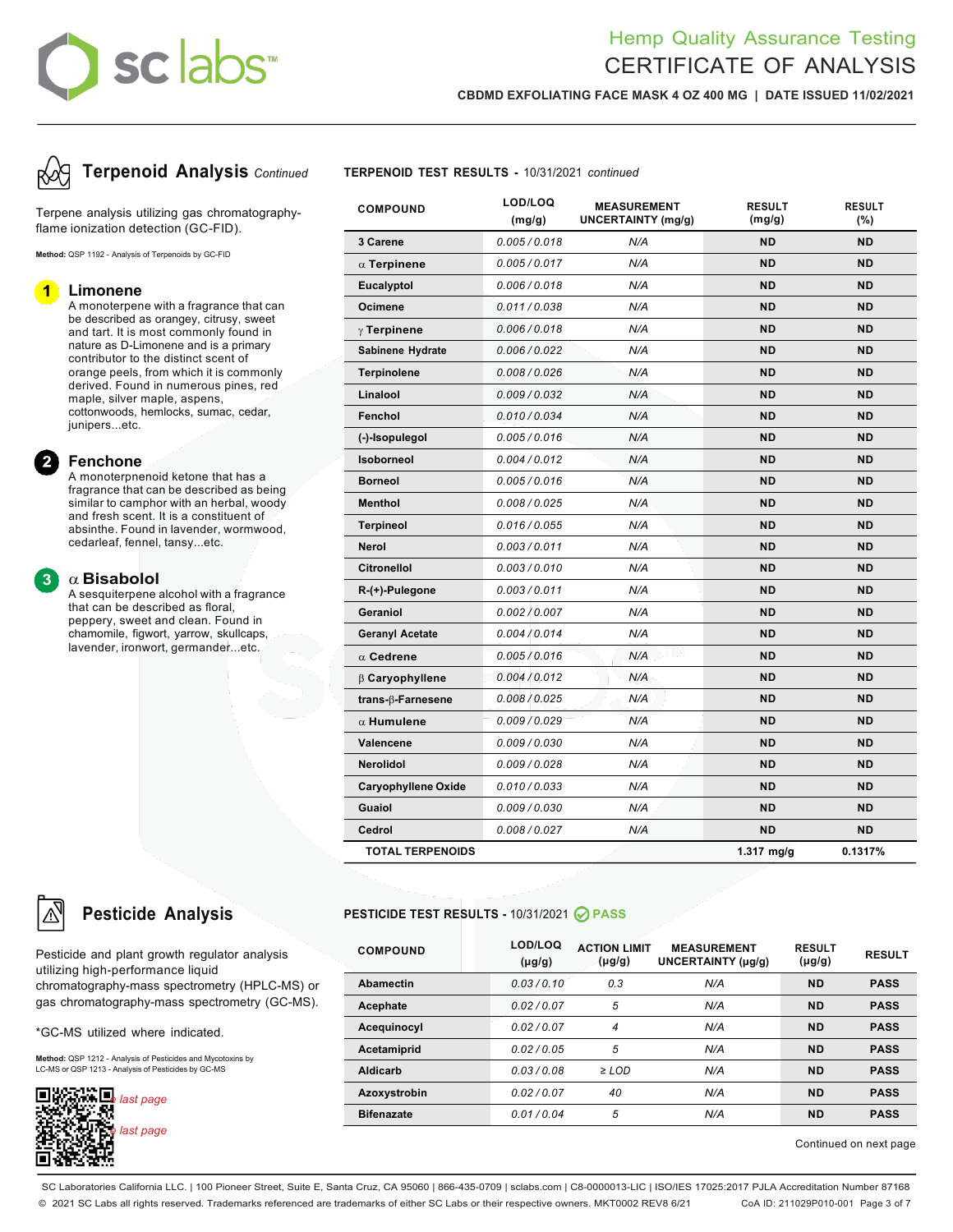# sc labs™

# Hemp Quality Assurance Testing CERTIFICATE OF ANALYSIS

**CBDMD EXFOLIATING FACE MASK 4 OZ 400 MG | DATE ISSUED 11/02/2021**



Pesticide and plant growth regulator analysis utilizing high-performance liquid chromatography-mass spectrometry (HPLC-MS) or gas chromatography-mass spectrometry (GC-MS).

\*GC-MS utilized where indicated.

**Method:** QSP 1212 - Analysis of Pesticides and Mycotoxins by LC-MS or QSP 1213 - Analysis of Pesticides by GC-MS



| <b>COMPOUND</b>          | LOD/LOQ<br>$(\mu g/g)$ | <b>ACTION LIMIT</b><br>$(\mu g/g)$ | <b>MEASUREMENT</b><br>UNCERTAINTY (µg/g) | <b>RESULT</b><br>$(\mu g/g)$ | <b>RESULT</b> |
|--------------------------|------------------------|------------------------------------|------------------------------------------|------------------------------|---------------|
| <b>Bifenthrin</b>        | 0.02 / 0.05            | 0.5                                | N/A                                      | <b>ND</b>                    | <b>PASS</b>   |
| <b>Boscalid</b>          | 0.03/0.09              | 10                                 | N/A                                      | <b>ND</b>                    | <b>PASS</b>   |
| Captan                   | 0.19/0.57              | 5                                  | N/A                                      | <b>ND</b>                    | <b>PASS</b>   |
| Carbaryl                 | 0.02 / 0.06            | 0.5                                | N/A                                      | <b>ND</b>                    | <b>PASS</b>   |
| Carbofuran               | 0.02 / 0.05            | ≥ LOD                              | N/A                                      | <b>ND</b>                    | <b>PASS</b>   |
| Chlorantraniliprole      | 0.04/0.12              | 40                                 | N/A                                      | <b>ND</b>                    | <b>PASS</b>   |
| Chlordane*               | 0.03/0.08              | $2$ LOD                            | N/A                                      | <b>ND</b>                    | <b>PASS</b>   |
| Chlorfenapyr*            | 0.03/0.10              | ≥ LOD                              | N/A                                      | <b>ND</b>                    | <b>PASS</b>   |
| <b>Chlorpyrifos</b>      | 0.02 / 0.06            | ≥ LOD                              | N/A                                      | <b>ND</b>                    | <b>PASS</b>   |
| Clofentezine             | 0.03/0.09              | 0.5                                | N/A                                      | <b>ND</b>                    | <b>PASS</b>   |
| Coumaphos                | 0.02 / 0.07            | $2$ LOD                            | N/A                                      | <b>ND</b>                    | <b>PASS</b>   |
| Cyfluthrin               | 0.12/0.38              | 1                                  | N/A                                      | <b>ND</b>                    | <b>PASS</b>   |
| Cypermethrin             | 0.11/0.32              | $\mathbf{1}$                       | N/A                                      | <b>ND</b>                    | <b>PASS</b>   |
| <b>Daminozide</b>        | 0.02 / 0.07            | ≥ LOD                              | N/A                                      | <b>ND</b>                    | <b>PASS</b>   |
| <b>DDVP (Dichlorvos)</b> | 0.03/0.09              | ≥ LOD                              | N/A                                      | <b>ND</b>                    | <b>PASS</b>   |
| <b>Diazinon</b>          | 0.02 / 0.05            | 0.2                                | N/A                                      | <b>ND</b>                    | <b>PASS</b>   |
| <b>Dimethoate</b>        | 0.03/0.08              | ≥ LOD                              | N/A                                      | <b>ND</b>                    | <b>PASS</b>   |
| Dimethomorph             | 0.03/0.09              | 20                                 | N/A                                      | <b>ND</b>                    | <b>PASS</b>   |
| Ethoprop(hos)            | 0.03/0.10              | ≥ LOD                              | N/A                                      | <b>ND</b>                    | <b>PASS</b>   |
| <b>Etofenprox</b>        | 0.02 / 0.06            | $2$ LOD                            | J LVU<br>N/A                             | <b>ND</b>                    | <b>PASS</b>   |
| Etoxazole                | 0.02 / 0.06            | 1.5                                | N/A                                      | <b>ND</b>                    | <b>PASS</b>   |
| Fenhexamid               | 0.03/0.09              | 10                                 | N/A                                      | <b>ND</b>                    | <b>PASS</b>   |
| Fenoxycarb               | 0.03/0.08              | ≥ LOD                              | N/A                                      | <b>ND</b>                    | <b>PASS</b>   |
| Fenpyroximate            | 0.02 / 0.06            | $\overline{c}$                     | N/A                                      | <b>ND</b>                    | <b>PASS</b>   |
| <b>Fipronil</b>          | 0.03/0.08              | ≥ LOD                              | N/A                                      | <b>ND</b>                    | <b>PASS</b>   |
| <b>Flonicamid</b>        | 0.03/0.10              | $\overline{c}$                     | N/A                                      | <b>ND</b>                    | <b>PASS</b>   |
| <b>Fludioxonil</b>       | 0.03/0.10              | 30                                 | N/A                                      | ND                           | <b>PASS</b>   |
| Hexythiazox              | 0.02 / 0.07            | $\overline{c}$                     | N/A                                      | <b>ND</b>                    | <b>PASS</b>   |
| Imazalil                 | 0.02 / 0.06            | $2$ LOD                            | N/A                                      | <b>ND</b>                    | <b>PASS</b>   |
| Imidacloprid             | 0.04/0.11              | 3                                  | N/A                                      | ND                           | <b>PASS</b>   |
| Kresoxim-methyl          | 0.02 / 0.07            |                                    | N/A                                      | ND.                          | <b>PASS</b>   |
| <b>Malathion</b>         | 0.03/0.09              | 5                                  | N/A                                      | ND                           | <b>PASS</b>   |
| Metalaxyl                | 0.02 / 0.07            | 15                                 | N/A                                      | ND                           | <b>PASS</b>   |
| Methiocarb               | 0.02 / 0.07            | $2$ LOD                            | N/A                                      | ND                           | <b>PASS</b>   |
| Methomyl                 | 0.03/0.10              | 0.1                                | N/A                                      | ND                           | <b>PASS</b>   |
| <b>Methyl parathion</b>  | 0.03/0.10              | $2$ LOD                            | N/A                                      | ND                           | <b>PASS</b>   |
| <b>Mevinphos</b>         | 0.03/0.09              | ≥ LOD                              | N/A                                      | ND                           | PASS          |
| Myclobutanil             | 0.03/0.09              | 9                                  | N/A                                      | <b>ND</b>                    | <b>PASS</b>   |
| Naled                    | 0.02 / 0.07            | 0.5                                | N/A                                      | ND                           | <b>PASS</b>   |
| Oxamyl                   | 0.04/0.11              | 0.2                                | N/A                                      | ND                           | PASS          |
| Paclobutrazol            | 0.02 / 0.05            | ≥ LOD                              | N/A                                      | ND                           | <b>PASS</b>   |



Continued on next page

SC Laboratories California LLC. | 100 Pioneer Street, Suite E, Santa Cruz, CA 95060 | 866-435-0709 | sclabs.com | C8-0000013-LIC | ISO/IES 17025:2017 PJLA Accreditation Number 87168 © 2021 SC Labs all rights reserved. Trademarks referenced are trademarks of either SC Labs or their respective owners. MKT0002 REV8 6/21 CoA ID: 211029P010-001 Page 4 of 7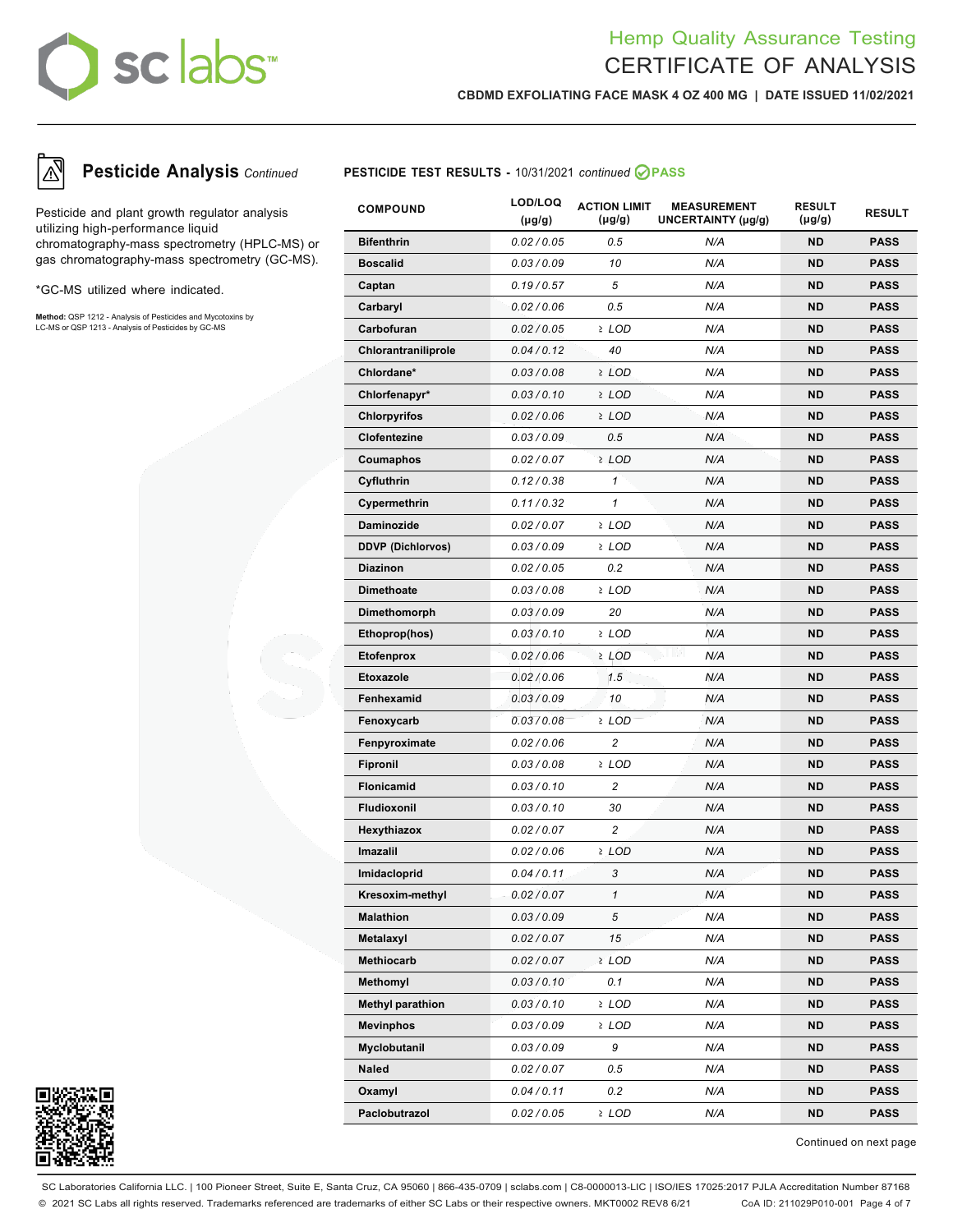# sclabs

# Hemp Quality Assurance Testing CERTIFICATE OF ANALYSIS

**CBDMD EXFOLIATING FACE MASK 4 OZ 400 MG | DATE ISSUED 11/02/2021**



Pesticide and plant growth regulator analysis utilizing high-performance liquid chromatography-mass spectrometry (HPLC-MS) or gas chromatography-mass spectrometry (GC-MS).

\*GC-MS utilized where indicated.

**Method:** QSP 1212 - Analysis of Pesticides and Mycotoxins by LC-MS or QSP 1213 - Analysis of Pesticides by GC-MS



Mycotoxin analysis utilizing high-performance liquid chromatography-mass spectrometry (HPLC-MS).

**Method:** QSP 1212 - Analysis of Pesticides and Mycotoxins by LC-MS

*Exclusions3 see last page*



Residual Solvent analysis utilizing gas chromatography-mass spectrometry (GC-MS).

**Method:** QSP 1204 - Analysis of Residual Solvents by GC-MS

*Exclusions4 see last page*



## **Pesticide Analysis** *Continued* **PESTICIDE TEST RESULTS -** 10/31/2021 *continued* **PASS**

| <b>COMPOUND</b>          | LOD/LOQ<br>$(\mu g/g)$ | <b>ACTION LIMIT</b><br>$(\mu g/g)$ | <b>MEASUREMENT</b><br>UNCERTAINTY (µg/g) | <b>RESULT</b><br>$(\mu g/g)$ | <b>RESULT</b> |
|--------------------------|------------------------|------------------------------------|------------------------------------------|------------------------------|---------------|
| Pentachloronitrobenzene* | 0.03/0.09              | 0.2                                | N/A                                      | <b>ND</b>                    | <b>PASS</b>   |
| <b>Permethrin</b>        | 0.04/0.12              | 20                                 | N/A                                      | <b>ND</b>                    | <b>PASS</b>   |
| <b>Phosmet</b>           | 0.03/0.10              | 0.2                                | N/A                                      | <b>ND</b>                    | <b>PASS</b>   |
| Piperonylbutoxide        | 0.02/0.07              | 8                                  | N/A                                      | <b>ND</b>                    | <b>PASS</b>   |
| <b>Prallethrin</b>       | 0.03/0.08              | 0.4                                | N/A                                      | <b>ND</b>                    | <b>PASS</b>   |
| Propiconazole            | 0.02/0.07              | 20                                 | N/A                                      | <b>ND</b>                    | <b>PASS</b>   |
| Propoxur                 | 0.03/0.09              | $2$ LOD                            | N/A                                      | <b>ND</b>                    | <b>PASS</b>   |
| <b>Pyrethrins</b>        | 0.04/0.12              | 1                                  | N/A                                      | <b>ND</b>                    | <b>PASS</b>   |
| Pyridaben                | 0.02/0.07              | 3                                  | N/A                                      | <b>ND</b>                    | <b>PASS</b>   |
| Spinetoram               | 0.02/0.07              | 3                                  | N/A                                      | <b>ND</b>                    | <b>PASS</b>   |
| <b>Spinosad</b>          | 0.02/0.07              | 3                                  | N/A                                      | <b>ND</b>                    | <b>PASS</b>   |
| Spiromesifen             | 0.02 / 0.05            | 12                                 | N/A                                      | <b>ND</b>                    | <b>PASS</b>   |
| Spirotetramat            | 0.02/0.06              | 13                                 | N/A                                      | <b>ND</b>                    | <b>PASS</b>   |
| Spiroxamine              | 0.03/0.08              | ≥ LOD                              | N/A                                      | <b>ND</b>                    | <b>PASS</b>   |
| Tebuconazole             | 0.02 / 0.07            | 2                                  | N/A                                      | <b>ND</b>                    | <b>PASS</b>   |
| <b>Thiacloprid</b>       | 0.03/0.10              | $2$ LOD                            | N/A                                      | <b>ND</b>                    | <b>PASS</b>   |
| Thiamethoxam             | 0.03/0.10              | 4.5                                | N/A                                      | <b>ND</b>                    | <b>PASS</b>   |
| Trifloxystrobin          | 0.03/0.08              | 30                                 | N/A                                      | <b>ND</b>                    | <b>PASS</b>   |

## **Mycotoxin Analysis MYCOTOXIN TEST RESULTS -** 10/31/2021 **PASS**

| <b>COMPOUND</b>        | LOD/LOQ<br>$(\mu g/kg)$ | <b>ACTION LIMIT</b><br>$(\mu g/kg)$ | <b>MEASUREMENT</b><br><b>UNCERTAINTY (µg/kg)</b> | <b>RESULT</b><br>$(\mu g/kg)$ | <b>RESULT</b> |
|------------------------|-------------------------|-------------------------------------|--------------------------------------------------|-------------------------------|---------------|
| <b>Aflatoxin B1</b>    | 2.0/6.0                 |                                     | N/A                                              | <b>ND</b>                     |               |
| <b>Aflatoxin B2</b>    | 1.8/5.6                 |                                     | N/A                                              | <b>ND</b>                     |               |
| <b>Aflatoxin G1</b>    | 1.0/3.1                 |                                     | N/A                                              | <b>ND</b>                     |               |
| <b>Aflatoxin G2</b>    | 1.2/3.5                 |                                     | N/A                                              | <b>ND</b>                     |               |
| <b>Total Aflatoxin</b> |                         | 20                                  |                                                  | <b>ND</b>                     | <b>PASS</b>   |
| Ochratoxin A           | 6.3/19.2                |                                     | N/A                                              | <b>ND</b>                     |               |

## **Residual Solvents Analysis RESIDUAL SOLVENTS TEST RESULTS -** 11/01/2021 **PASS**

| <b>COMPOUND</b> | LOD/LOQ<br>$(\mu g/g)$ | <b>ACTION LIMIT</b><br>$(\mu g/g)$ | <b>MEASUREMENT</b><br>UNCERTAINTY (µg/g) | <b>RESULT</b><br>$(\mu g/g)$ | <b>RESULT</b> |
|-----------------|------------------------|------------------------------------|------------------------------------------|------------------------------|---------------|
| Propane         | 10/20                  | 5000                               | N/A                                      | <b>ND</b>                    | <b>PASS</b>   |
| <b>Butane</b>   | 10/50                  | 5000                               | N/A                                      | <b>ND</b>                    | <b>PASS</b>   |
| <b>Pentane</b>  | 20/50                  | 5000                               | N/A                                      | <b>ND</b>                    | <b>PASS</b>   |
| <b>Hexane</b>   | 2/5                    | 290                                | N/A                                      | <b>ND</b>                    | <b>PASS</b>   |
| Heptane         | 20/60                  | 5000                               | N/A                                      | <b>ND</b>                    | <b>PASS</b>   |
| <b>Benzene</b>  | 0.03/0.09              | 4                                  | N/A                                      | <b>ND</b>                    | <b>PASS</b>   |
| <b>Toluene</b>  | 7/21                   | 890                                | N/A                                      | <b>ND</b>                    | <b>PASS</b>   |

Continued on next page

SC Laboratories California LLC. | 100 Pioneer Street, Suite E, Santa Cruz, CA 95060 | 866-435-0709 | sclabs.com | C8-0000013-LIC | ISO/IES 17025:2017 PJLA Accreditation Number 87168 © 2021 SC Labs all rights reserved. Trademarks referenced are trademarks of either SC Labs or their respective owners. MKT0002 REV8 6/21 CoA ID: 211029P010-001 Page 5 of 7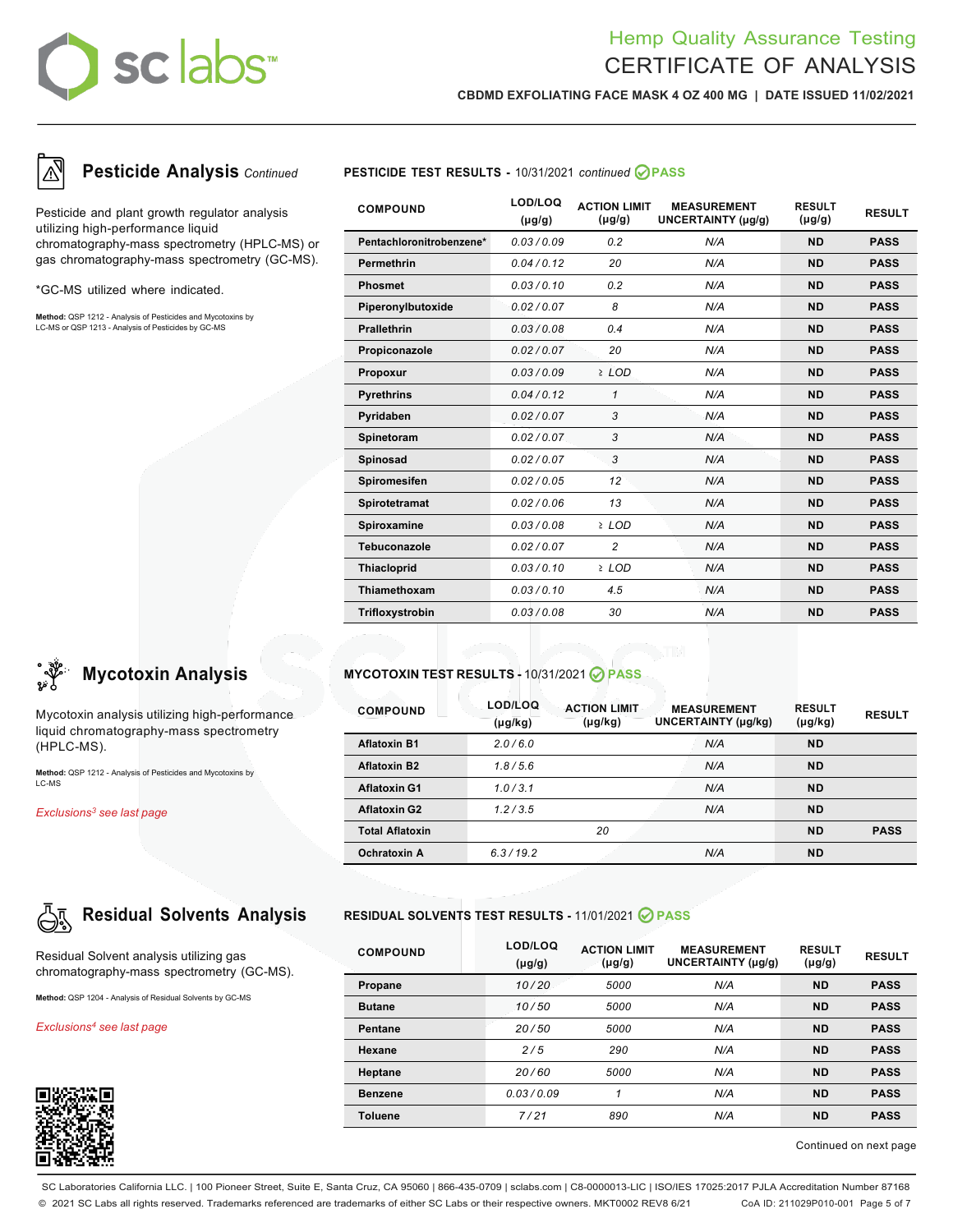# sclabs

# Hemp Quality Assurance Testing CERTIFICATE OF ANALYSIS

**CBDMD EXFOLIATING FACE MASK 4 OZ 400 MG | DATE ISSUED 11/02/2021**



Residual Solvent analysis utilizing gas chromatography-mass spectrometry (GC-MS).

**Method:** QSP 1204 - Analysis of Residual Solvents by GC-MS



| <b>COMPOUND</b>           | LOD/LOQ<br>$(\mu g/g)$ | <b>ACTION LIMIT</b><br>$(\mu g/g)$ | <b>MEASUREMENT</b><br>UNCERTAINTY (µg/g) | <b>RESULT</b><br>$(\mu g/g)$ | <b>RESULT</b> |
|---------------------------|------------------------|------------------------------------|------------------------------------------|------------------------------|---------------|
| <b>Total Xylenes</b>      | 50/160                 | 2170                               | N/A                                      | <b>ND</b>                    | <b>PASS</b>   |
| <b>Methanol</b>           | 50/200                 | 3000                               | N/A                                      | <b>ND</b>                    | <b>PASS</b>   |
| <b>Ethanol</b>            | 20/50                  |                                    | N/A                                      | <b>ND</b>                    |               |
| <b>Isopropyl Alcohol</b>  | 10/40                  |                                    | N/A                                      | <b>ND</b>                    |               |
| Acetone                   | 20/50                  | 5000                               | N/A                                      | <b>ND</b>                    | <b>PASS</b>   |
| <b>Ethyl ether</b>        | 20/50                  | 5000                               | N/A                                      | <b>ND</b>                    | <b>PASS</b>   |
| <b>Ethylene Oxide</b>     | 0.3/0.8                | 1                                  | N/A                                      | <b>ND</b>                    | <b>PASS</b>   |
| <b>Ethyl acetate</b>      | 20/60                  | 5000                               | N/A                                      | <b>ND</b>                    | <b>PASS</b>   |
| Chloroform                | 0.1/0.2                | 1                                  | N/A                                      | <b>ND</b>                    | <b>PASS</b>   |
| <b>Methylene chloride</b> | 0.3/0.9                | 1                                  | N/A                                      | <b>ND</b>                    | <b>PASS</b>   |
| Trichloroethylene         | 0.1/0.3                | 1                                  | N/A                                      | <b>ND</b>                    | <b>PASS</b>   |
| 1,2-Dichloroethane        | 0.05/0.1               | 1                                  | N/A                                      | <b>ND</b>                    | <b>PASS</b>   |
| <b>Acetonitrile</b>       | 2/7                    | 410                                | N/A                                      | <b>ND</b>                    | <b>PASS</b>   |

**Microbiology Analysis**

Analysis conducted by polymerase chain reaction

Heavy metal analysis utilizing inductively coupled plasma-mass spectrometry (ICP-MS).

**Method:** QSP 1160 - Analysis of Heavy Metals by ICP-MS

PCR AND PLATING

(PCR) and fluorescence detection of microbiological contaminants.

**Method:** QSP 1221 - Analysis of Microbiological Contaminants

Analysis conducted by 3M™ Petrifilm™ and plate counts of microbiological contaminants.

Method: QSP 6794 - Plating with 3M™ Petrifilm™

## **Heavy Metals Analysis HEAVY METALS TEST RESULTS -** 10/30/2021 **PASS**

| <b>COMPOUND</b> | LOD/LOQ<br>$(\mu g/g)$ | <b>ACTION LIMIT</b><br>(µg/g) | <b>MEASUREMENT</b><br>UNCERTAINTY (µg/g) | <b>RESULT</b><br>$(\mu g/g)$            | <b>RESULT</b> |
|-----------------|------------------------|-------------------------------|------------------------------------------|-----------------------------------------|---------------|
| <b>Arsenic</b>  | 0.02/0.1               | 0.42                          | N/A                                      | <b>ND</b>                               | <b>PASS</b>   |
| Cadmium         | 0.02/0.05              | 0.27                          | N/A                                      | <b>ND</b>                               | <b>PASS</b>   |
| Lead            | 0.04/0.1               | 0.5                           | N/A                                      | <loq< th=""><th><b>PASS</b></th></loq<> | <b>PASS</b>   |
| <b>Mercury</b>  | 0.002/0.01             | 0.4                           | N/A                                      | <b>ND</b>                               | <b>PASS</b>   |

### **MICROBIOLOGY TEST RESULTS (PCR) -** 11/02/2021 **PASS**

| <b>COMPOUND</b>                        | <b>ACTION LIMIT</b> | <b>RESULT</b> | <b>RESULT</b> |
|----------------------------------------|---------------------|---------------|---------------|
| Shiga toxin-producing Escherichia coli | Not Detected in 1q  | <b>ND</b>     | <b>PASS</b>   |
| Salmonella spp.                        | Not Detected in 1q  | <b>ND</b>     | <b>PASS</b>   |
| Listeria monocytogenes                 | Not Detected in 1q  | <b>ND</b>     | <b>PASS</b>   |

### **MICROBIOLOGY TEST RESULTS (PLATING) -** 11/02/2021 **PASS**

| <b>COMPOUND</b>               | <b>ACTION LIMIT</b><br>(cfu/q) | <b>RESULT</b><br>(cfu/g) | <b>RESULT</b> |
|-------------------------------|--------------------------------|--------------------------|---------------|
| <b>Total Aerobic Bacteria</b> | 100                            | <b>ND</b>                | <b>PASS</b>   |
| <b>Total Yeast and Mold</b>   | 10                             | <b>ND</b>                | <b>PASS</b>   |